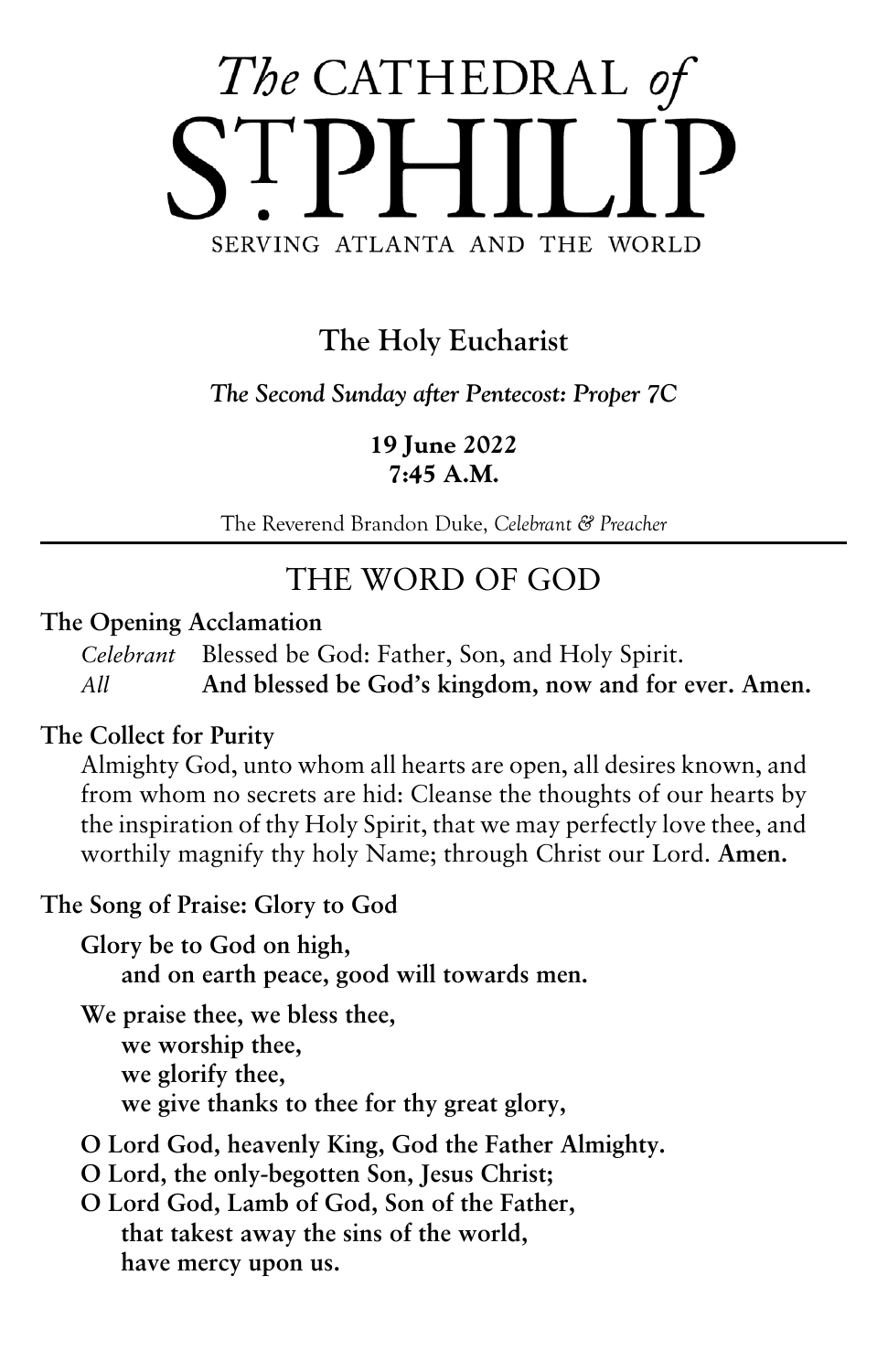**Thou that takest away the sins of the world,**

**receive our prayer.**

**Thou that sittest at the right hand of God the Father, have mercy upon us.**

**For thou only art holy; thou only art the Lord;**

**thou only, O Christ, with the Holy Ghost,**

**art most high in the glory of God the Father. Amen.**

**The Collect of the Day: Proper 7**

*Celebrant* The Lord be with you. *All* **And with thy spirit.** *Celebrant* Let us pray.

O Lord, we beseech thee, make us to have a perpetual fear and love

of thy holy Name, for thou never failest to help and govern those whom thou hast set upon the sure foundation of thy loving-kindness; through Jesus Christ our Lord, who liveth and reigneth with thee and the Holy Spirit, one God, for ever and ever. **Amen.**

# **The Epistle: Galatians 3:23-29**

*Lector* A Reading from The Letter of Paul to the Galatians.

Now before faith came, we were imprisoned and guarded under the law until faith would be revealed. Therefore the law was our disciplinarian until Christ came, so that we might be justified by faith. But now that faith has come, we are no longer subject to a disciplinarian, for in Christ Jesus you are all children of God through faith. As many of you as were baptized into Christ have clothed yourselves with Christ. There is no longer Jew or Greek, there is no longer slave or free, there is no longer male and female; for all of you are one in Christ Jesus. And if you belong to Christ, then you are Abraham's offspring, heirs according to the promise.

|     | The Word of the Lord. |
|-----|-----------------------|
| All | Thanks be to God.     |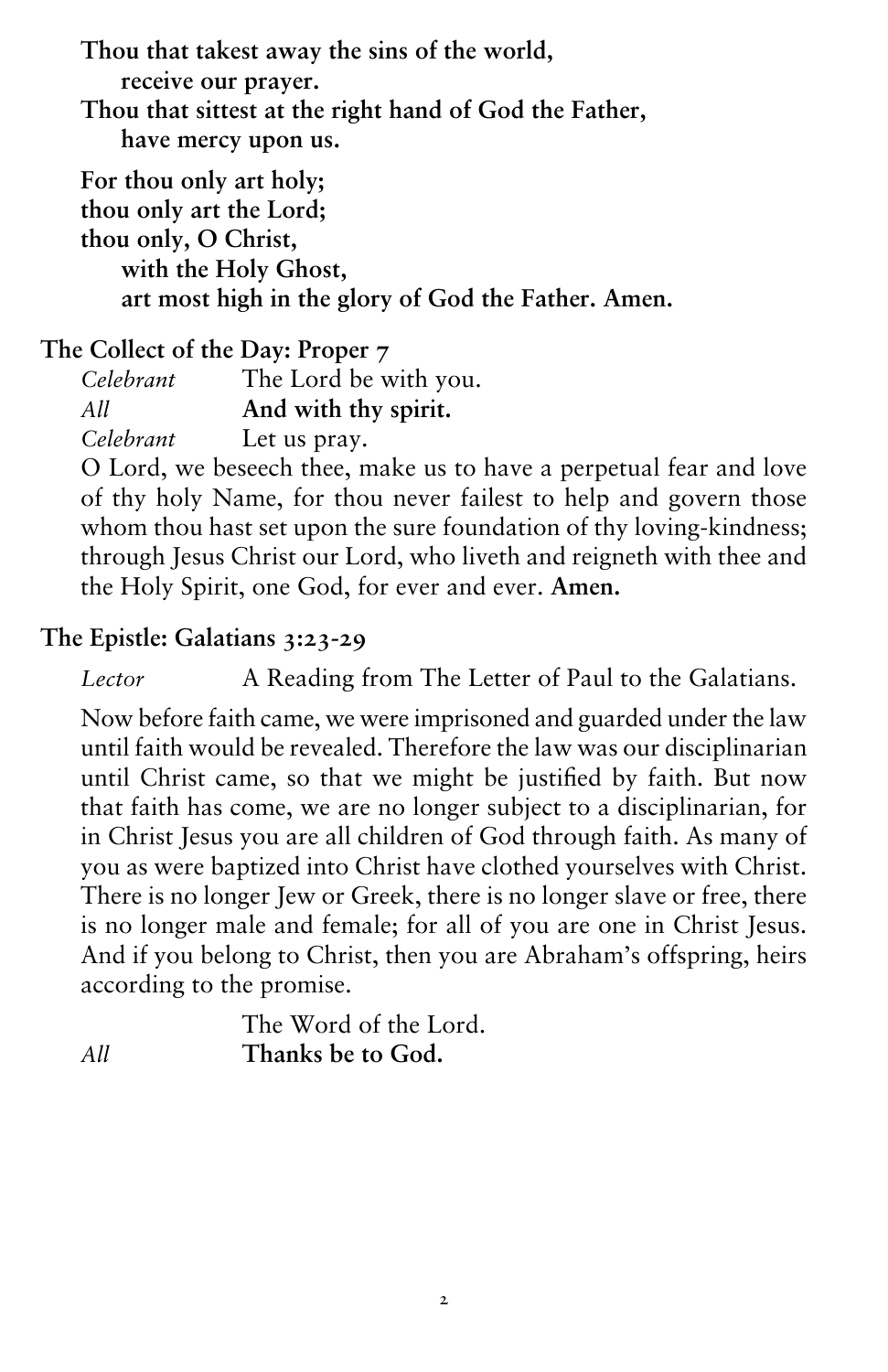**As longs the deer for cooling streams in parched and barren ways, so longs my soul, O God, for thee and thy refreshing grace.**

**For thee, my God, the living God, my thirsty soul doth pine: O when shall I behold thy face, thou Majesty divine?**

**Why restless, why cast down, my soul? Hope still, and thou shalt sing the praise of him who is thy God, thy health's eternal spring.**

**To Father, Son, and Holy Ghost, the God whom we adore, be glory, as it was, is now, and shall be evermore.**

## **The Holy Gospel: Luke 8:26-39**

| Gospeler | The Holy Gospel of our Lord Jesus Christ |
|----------|------------------------------------------|
|          | according to Luke.                       |
| All      | Glory be to thee, O Lord.                |

Jesus and his disciples arrived at the country of the Gerasenes, which is opposite Galilee. As he stepped out on land, a man of the city who had demons met him. For a long time he had worn no clothes, and he did not live in a house but in the tombs. When he saw Jesus, he fell down before him and shouted at the top of his voice, "What have you to do with me, Jesus, Son of the Most High God? I beg you, do not torment me" — for Jesus had commanded the unclean spirit to come out of the man. (For many times it had seized him; he was kept under guard and bound with chains and shackles, but he would break the bonds and be driven by the demon into the wilds.) Jesus then asked him, "What is your name?" He said, "Legion"; for many demons had entered him. They begged him not to order them to go back into the abyss.

Now there on the hillside a large herd of swine was feeding; and the demons begged Jesus to let them enter these. So he gave them permission. Then the demons came out of the man and entered the swine, and the herd rushed down the steep bank into the lake and was drowned.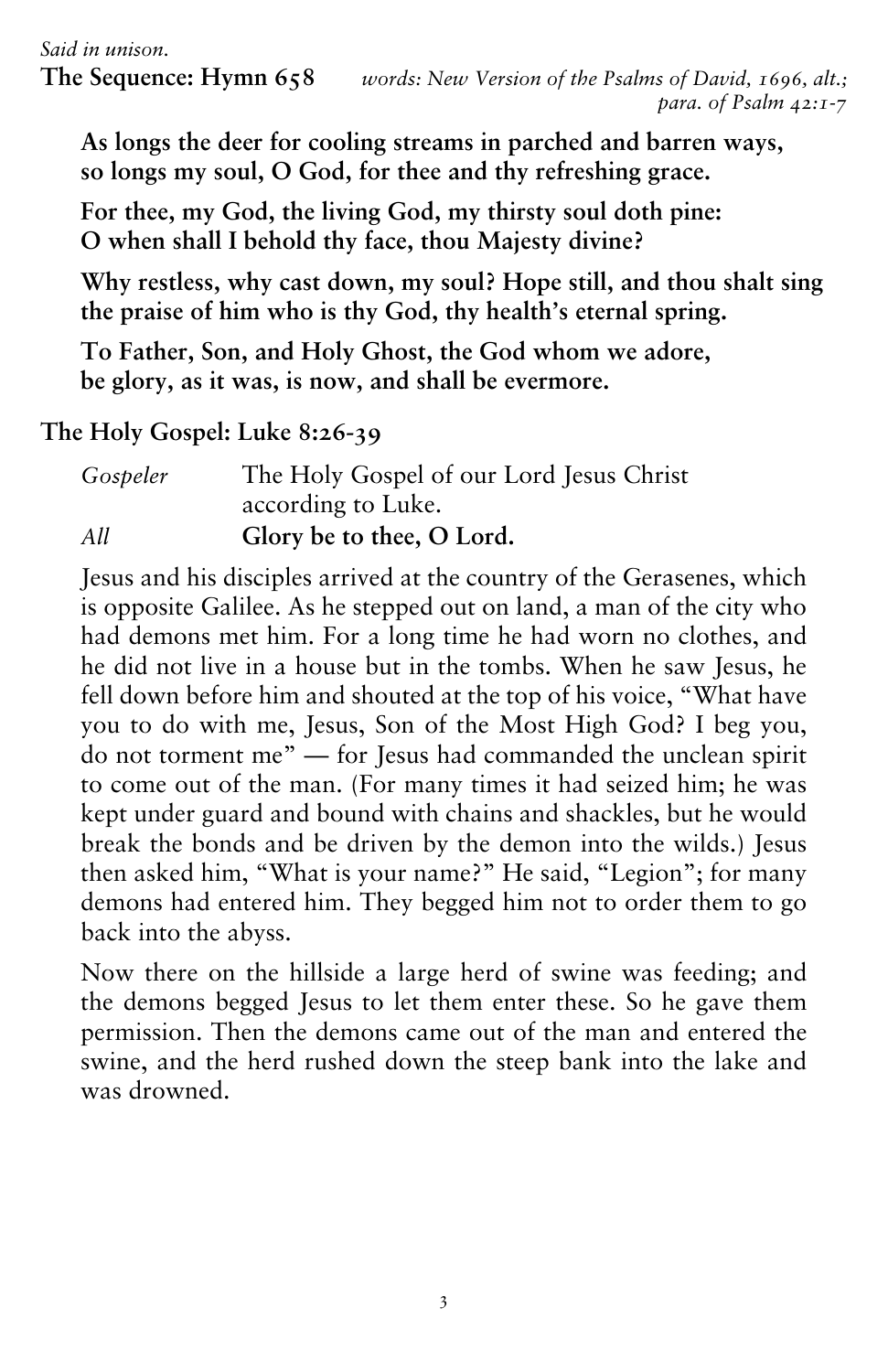When the swineherds saw what had happened, they ran off and told it in the city and in the country. Then people came out to see what had happened, and when they came to Jesus, they found the man from whom the demons had gone sitting at the feet of Jesus, clothed and in his right mind. And they were afraid. Those who had seen it told them how the one who had been possessed by demons had been healed. Then all the people of the surrounding country of the Gerasenes asked Jesus to leave them; for they were seized with great fear. So he got into the boat and returned. The man from whom the demons had gone begged that he might be with him; but Jesus sent him away, saying, "Return to your home, and declare how much God has done for you." So he went away, proclaiming throughout the city how much Jesus had done for him.

| Gospeler | The Gospel of the Lord.      |  |
|----------|------------------------------|--|
| All      | Praise be to thee, O Christ. |  |

**The Homily** The Rev. Brandon Duke

#### *All stand.* **The Nicene Creed**

| Celebrant | With Christians across time and around the world,<br>we say together the Nicene Creed.                                                                                                                                                                                                                                                                                                                                          |
|-----------|---------------------------------------------------------------------------------------------------------------------------------------------------------------------------------------------------------------------------------------------------------------------------------------------------------------------------------------------------------------------------------------------------------------------------------|
| All       | We believe in one God,<br>the Father, the Almighty,<br>maker of heaven and earth,<br>of all that is, seen and unseen.                                                                                                                                                                                                                                                                                                           |
|           | We believe in one Lord, Jesus Christ,<br>the only Son of God,<br>eternally begotten of the Father,<br>God from God, Light from Light,<br>true God from true God,<br>begotten, not made,<br>of one Being with the Father.<br>Through him all things were made.<br>For us and for our salvation<br>he came down from heaven:<br>by the power of the Holy Spirit<br>he became incarnate from the Virgin Mary,<br>and was made man. |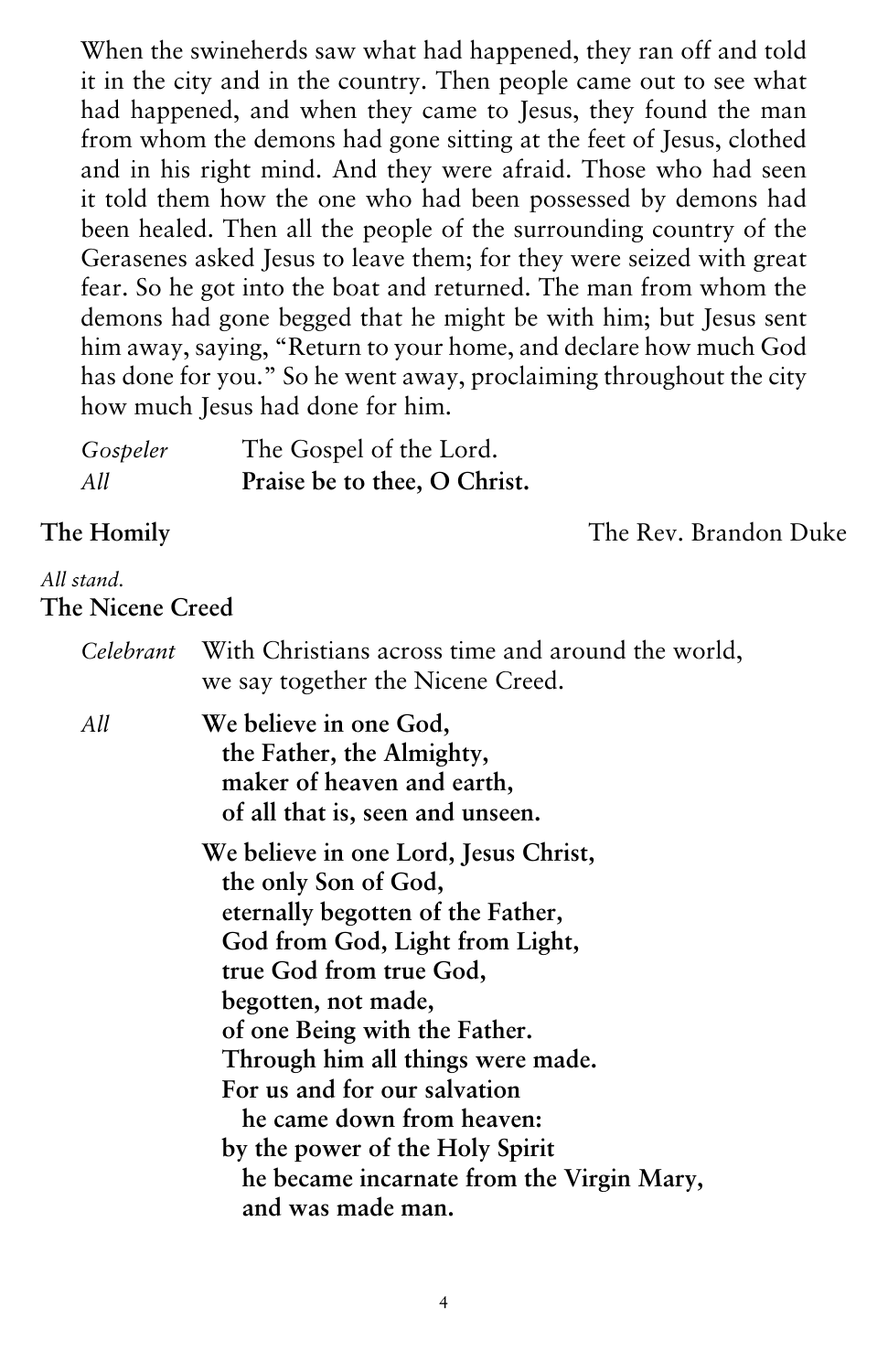**For our sake he was crucified under Pontius Pilate; he suffered death and was buried. On the third day he rose again in accordance with the Scriptures; he ascended into heaven and is seated at the right hand of the Father. He will come again in glory to judge the living and the dead, and his kingdom will have no end. We believe in the Holy Spirit, the Lord, the giver of life, who proceeds from the Father. With the Father and the Son he is worshiped and glorified. He has spoken through the Prophets. We believe in one holy catholic and apostolic Church. We acknowledge one baptism for the forgiveness of sins. We look for the resurrection of the dead, and the life of the world to come. Amen.**

#### **The Prayers of the People**

*Celebrant* Let us stand or kneel to pray.

Let us pray for the whole state of Christ's Church and the world.

*Intercessor* Almighty and everliving God, who in thy holy Word hast taught us to make prayers, and supplications, and to give thanks for all people: Receive these our prayers which we offer unto thy divine Majesty, beseeching thee to inspire continually the Universal Church with the spirit of truth, unity, and concord; and grant that all those who do confess thy holy Name may agree in the truth of thy holy Word, and live in unity and Godly love. In the Anglican Communion of churches, we pray for the work of the Province of the Episcopal Church of South Sudan. We pray for the Diocese of Atlanta, for this Cathedral parish, and our ministry of the day: The Cathedral Prison Ministries.

Give grace, O heavenly Father, to all bishops and other ministers, especially Justin, Archbishop of Canterbury; Michael, our Presiding Bishop; and Robert, our Bishop; that they may, both by their life and doctrine, set forth thy true and lively Word, and rightly and duly administer thy holy Sacraments.

And to all thy people give thy heavenly grace, and especially to this congregation here present; that, with meek heart and due reverence, they may hear and receive thy holy Word, truly serving thee in holiness and righteousness all the days of their life.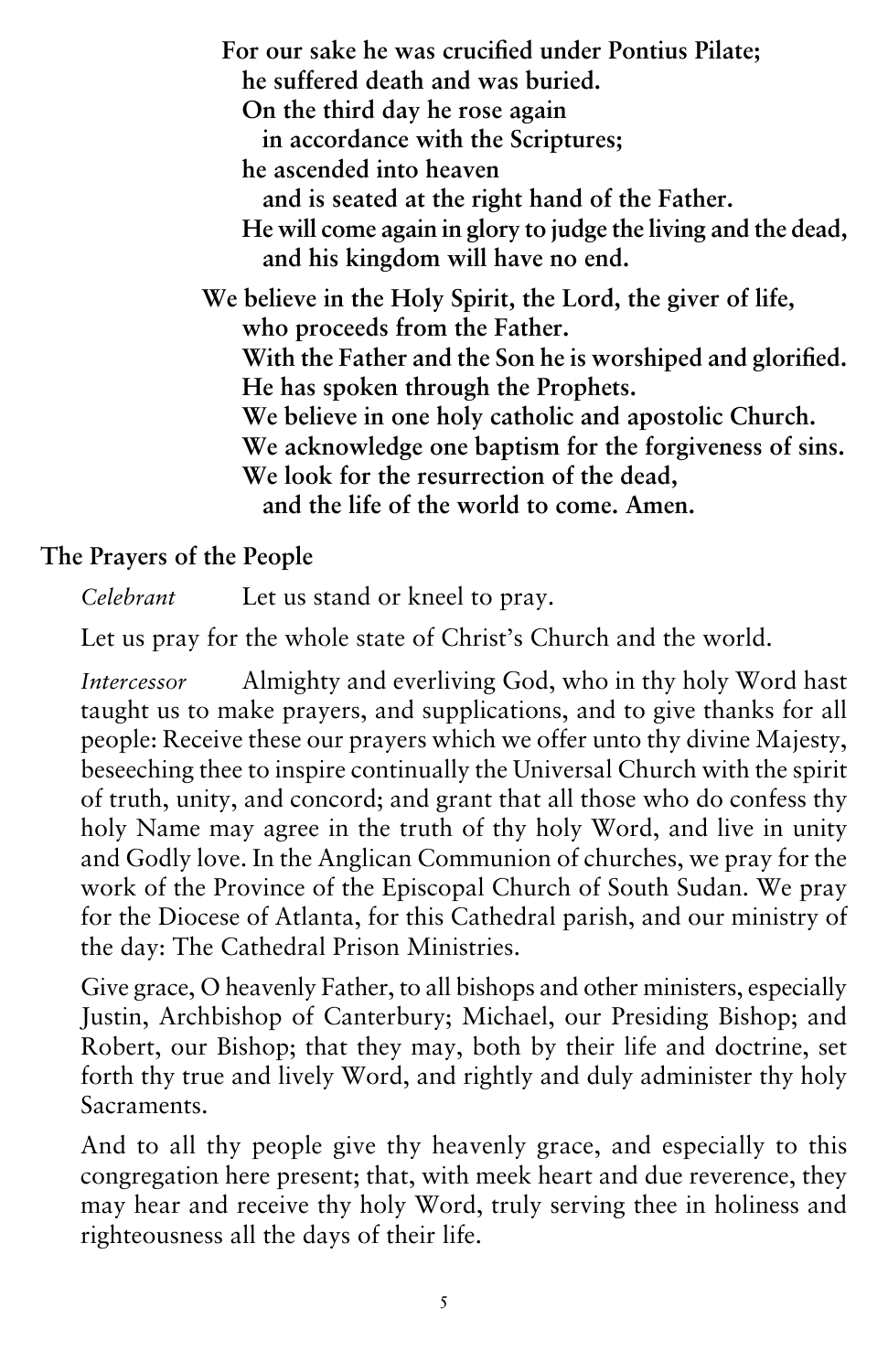We beseech thee also so to rule the hearts of those who bear the authority of government in this and every land, especially Joe, our President; Brian, our Governor; Andre, our Mayor; that they may be led to wise decisions and right actions for the welfare and peace of the world. We pray for all serving their country away from home, for their families and the communities who wait for their return.

Open, O Lord, the eyes of all people to behold thy gracious hand in all thy works, that, rejoicing in thy whole creation, they may honor thee with their substance, and be faithful stewards of thy bounty.

And we most humbly beseech thee, of thy goodness, O Lord, to comfort and succor all those who, in this transitory life, are in trouble, sorrow, need, sickness, or any other adversity. On this Juneteenth weekend, we pray for healing from the sins of slavery.

We pray for all those on our prayer list, including those with new or immediate concerns. We offer further prayers and intercessions, silently and aloud.

We give thanks for all fathers and those who have served as father figures in our lives.

And we also bless thy holy Name for all thy servants departed this life in thy faith and fear, especially: Rose Kouman, Jean Robertson; beseeching thee to grant them continual growth in thy love and service; and to grant us grace so to follow the good examples of all thy saints, that with them we may be partakers of thy heavenly kingdom.

Grant these our prayers, O Father, for Jesus Christ's sake, our only Mediator and Advocate. **Amen**.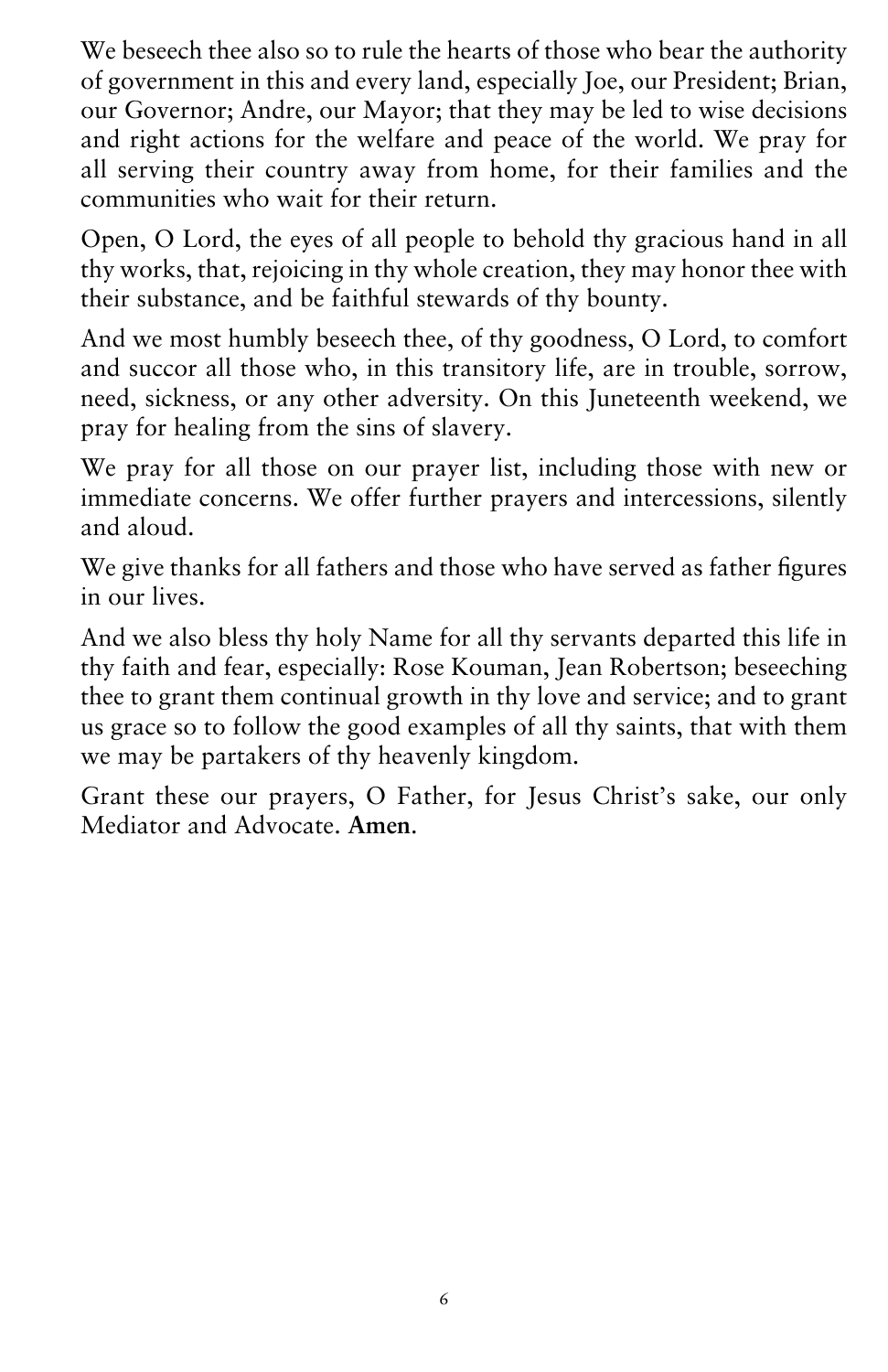*Those for whom prayers have been requested:* 

*For Immediate Needs: Gene Paradise, St. Stephen's Episcopal Church (Vestavia Hills, AL)*

*Long Term Prayers: R. Huntley Allen, Penny Barnett, Emily Bennett, Perry Benton, Virginia Bicksler, Jeff Bonnell, Heather Clark, Lawrence Cowart, Paula Cowart, Sharon Crews, The Crossley Family, Jerri Darnell, Marg Denny, Terry Dornbush, Sarah duBignon, Deborah Ellington, Ruth Fuqua, Libby Gilmore, Charles Hicks, Jr., Karen Howard, Jane Jones, Louise Kan, Jane Knight, Lisa Krysiak, Bonnie Lamberth, Marion Losnick, Jill Mahaffey, Tommy Mason, Carol McDonald, Glenn Miller, Susan Myers, Jim Myrick, Charlie Neal, Marian Palmore, Ginna Pope, Rubye & Wayne Reid, Lorraine Reynolds, Agnes Elizabeth Robertson, Nora Robillard, Betty Roper, Peter & Kay Sanders, Louis "Skip" Schueddig, Julie Sutton, Rose Mary Thompson, Tommy Truesdale, Ron Wallace, Faye Van Winkle*

*For Family & Friends: Nathaniel Adams, Melody Badger, Bettina Bass, Amy Bradley, Lisa Bradshaw, Lila Jo Callaway, Lindsay Chapman, Marie Corrigan, Ava Corroon, Bob Crawford, Judy Crosby, Easton Matthew Dyas, Dan Elson, Jack Flanigan, Jackson Francis, Carleton Fuller, Theresa Gent, Mark Goodwin, Laura Groseth, Vicky Haard, Janet Haldeman, Debbie Hardegree, Don Harp III, Vivian Hartz, Martha Heinze, Eboni & Everton Heron, Sally Herring, Gayle Higley, Eric Hilkman, William Hudson, Beth Ingle, Cadel Ingraham, Tom Jones, Erin Karch Kennedy, Skye Kennedy, Robin Kemp, Patrick Kilian, Rita Lewis, Pete Livezey, Lauren Makhlouf, Pat Martin, Christopher McCullough, Jan McPherson, Ruth Ann Metcalf, Montserrat Miller, The Mills Family, Betsy Moore, Malcolm A. Moore, Linus Nickel, Bess O'Connor, Bill Poole, Betty Preston, Carter Randall, Bobbie Rowe, Einar Sagstuen, James Sands, Gary Schiff, Betty Shelton, Sam Sheridan, Denise Siers, Don Smith, Kathryn Snider, Lauren Stice, Yvonne Tate, Pierson Thames, Bryson Thomas, Olive Toy, Cheryl Waybright, Evelyn Williams, Harris Wilson, Bill Woodring, Whit A. Wright, Hollis Youngner*

#### **The Confession**

*Celebrant* Let us humbly confess our sins unto Almighty God. *Silence may be kept.*

*All* **Most merciful God, we confess that we have sinned against thee in thought, word, and deed, by what we have done, and by what we have left undone. We have not loved thee with our whole heart; we have not loved our neighbors as ourselves. We are truly sorry and we humbly repent. For the sake of thy Son Jesus Christ, have mercy on us and forgive us; that we may delight in thy will, and walk in thy ways, to the glory of thy Name. Amen.**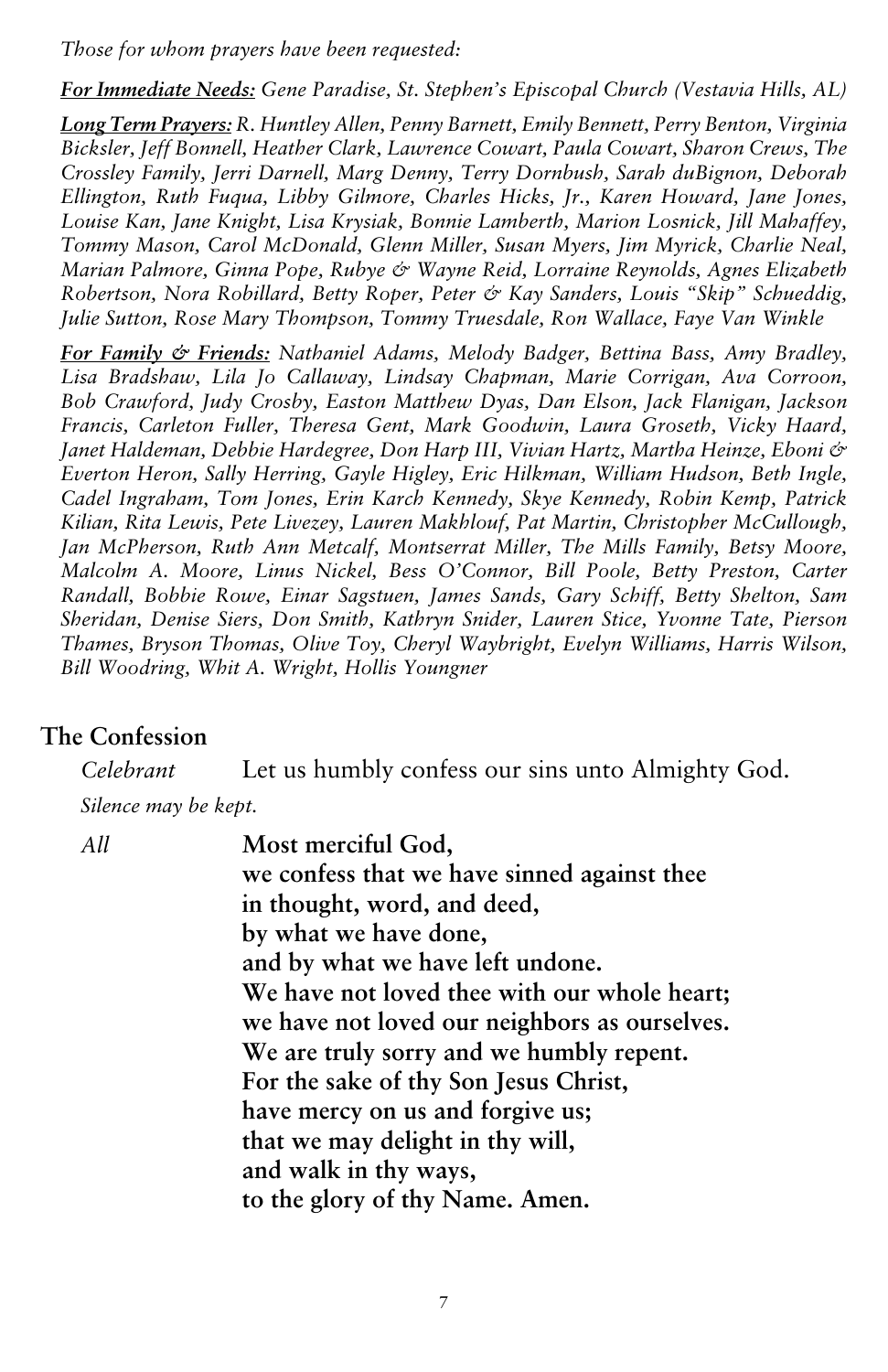#### **The Absolution**

*Celebrant* Almighty God, our heavenly Father, who of his great mercy hath promised forgiveness of sins to all those who with hearty repentance and true faith turn unto him, have mercy upon you, pardon and deliver you from all your sins, confirm and strengthen you in all goodness, and bring you to everlasting life; through Jesus Christ our Lord. **Amen.**

#### **The Peace**

**The Parish Notices**

# **THE HOLY COMMUNION**

#### **The Offertory**

#### **The Great Thanksgiving: Eucharistic Prayer II**

*The Book of Common Prayer* (BCP), p. 340

| Celebrant | The Lord be with you.                 |
|-----------|---------------------------------------|
| All       | And with thy spirit.                  |
| Celebrant | Lift up your hearts.                  |
| All       | We lift them up unto the Lord.        |
| Celebrant | Let us give thanks unto our Lord God. |
| All       | It is meet and right so to do.        |

*Celebrant* It is very meet, right, and our bounden duty, that we should at all times, and in all places, give thanks unto thee, O Lord, holy Father, almighty, everlasting God.

Creator of the light and source of life, who hast made us in thine image, and called us to new life in Jesus Christ our Lord.

Therefore with Angels and Archangels, and with all the company of heaven, we laud and magnify thy glorious Name; evermore praising thee, and saying,

*Said in unison.*

**The Sanctus and Benedictus**

**Holy, holy, holy, Lord God of Hosts: Heaven and earth are full of thy glory. Glory be to thee, O Lord Most High. Blessed is the One that cometh in the name of the Lord. Hosanna in the highest.**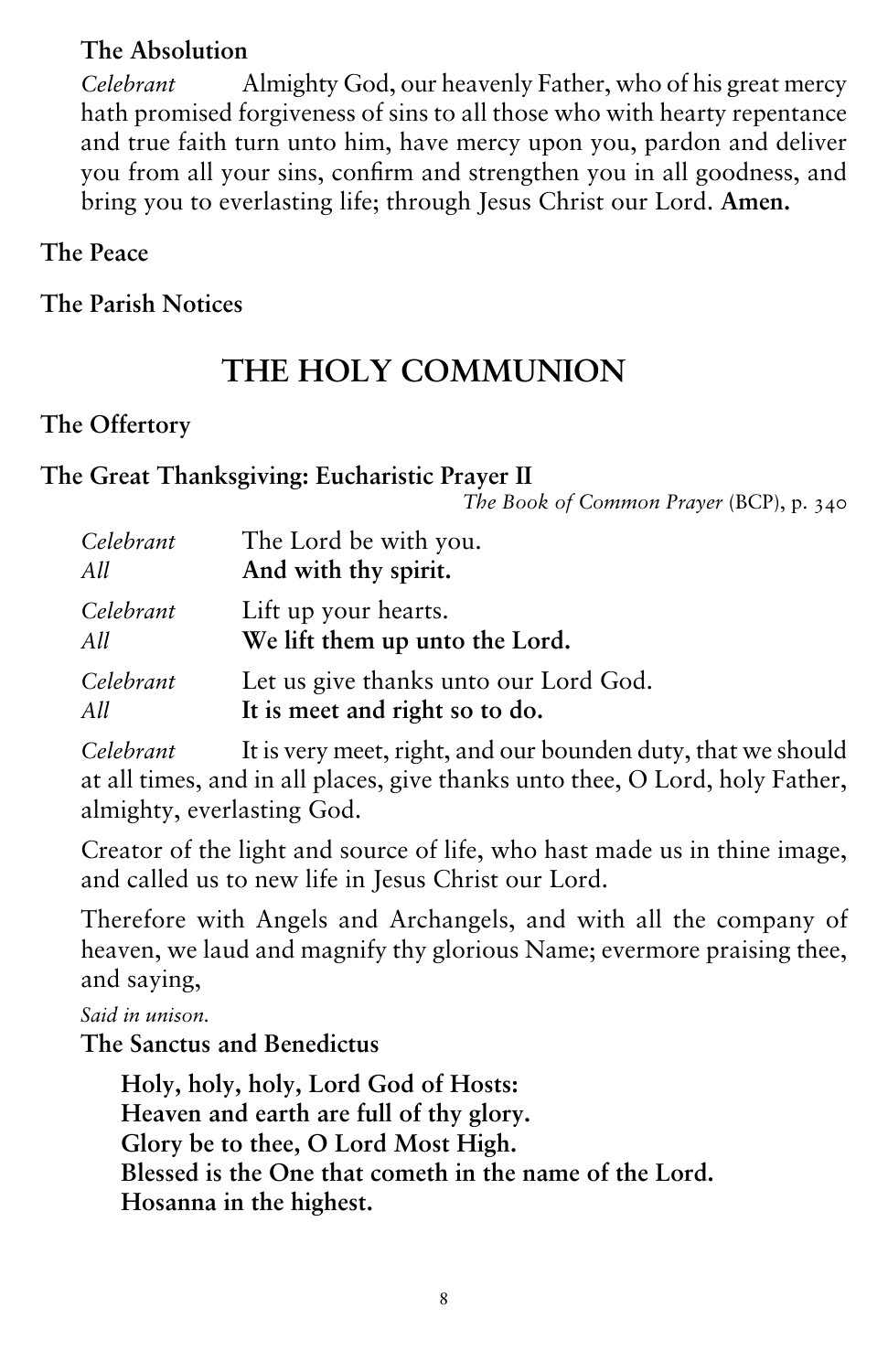*Celebrant* All glory be to thee, O Lord our God, for that thou didst create heaven and earth, and didst make us in thine own image; and, of thy tender mercy, didst give thine only Son Jesus Christ to take our nature upon him, and to suffer death upon the cross for our redemption. He made there a full and perfect sacrifice for the whole world; and did institute, and in his holy Gospel command us to continue, a perpetual memory of that his precious death and sacrifice, until his coming again.

For in the night in which he was betrayed, he took bread; and when he had given thanks to thee, he broke it, and gave it to his disciples, saying, "Take, eat, this is my Body, which is given for you. Do this in remembrance of me."

Likewise, after supper, he took the cup; and when he had given thanks, he gave it to them, saying, "Drink this, all of you; for this is my Blood of the New Covenant, which is shed for you, and for many, for the remission of sins. Do this, as oft as ye shall drink it, in remembrance of me."

Wherefore, O Lord and heavenly Father, we thy people do celebrate and make, with these thy holy gifts which we now offer unto thee, the memorial thy Son hath commanded us to make; having in remembrance his blessed passion and precious death, his mighty resurrection and glorious ascension; and looking for his coming again with power and great glory.

And we most humbly beseech thee, O merciful Father, to hear us, and, with thy Word and Holy Spirit, to bless and sanctify these gifts of bread and wine, that they may be unto us the Body and Blood of thy dearlybeloved Son Jesus Christ.

And we earnestly desire thy fatherly goodness to accept this our sacrifice of praise and thanksgiving, whereby we offer and present unto thee, O Lord, our selves, our souls and bodies. Grant, we beseech thee, that all who partake of this Holy Communion may worthily receive the most precious Body and Blood of thy Son Jesus Christ, and be filled with thy grace and heavenly benediction; and also that we and all thy whole Church may be made one body with him, that he may dwell in us, and we in him; through the same Jesus Christ our Lord;

By whom, and with whom, and in whom, in the unity of the Holy Ghost all honor and glory be unto thee, O Father Almighty, world without end. **AMEN.**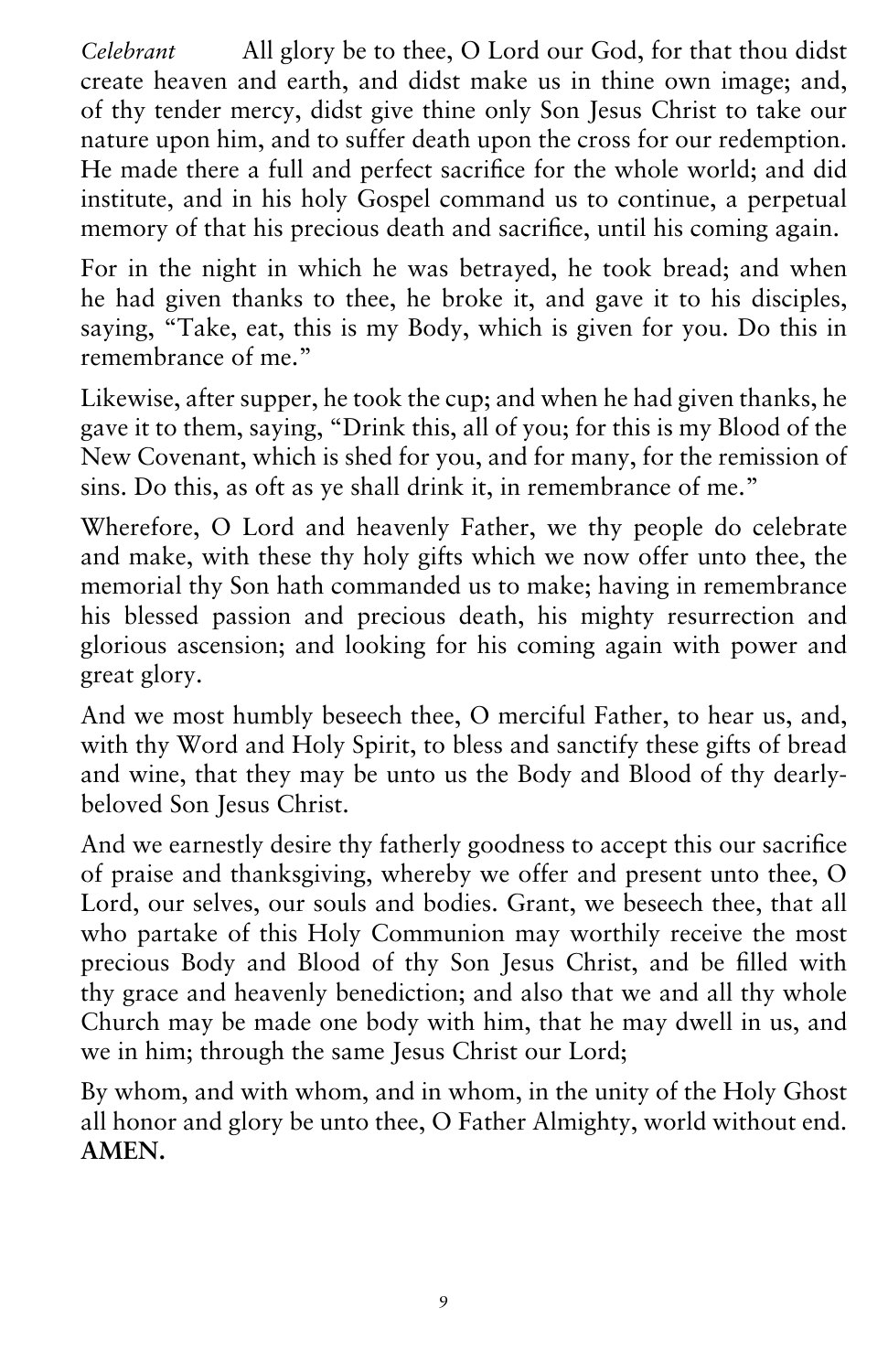And now, as our Savior Christ has taught us, we are bold to say,

#### **The Lord's Prayer**

**Our Father, who art in heaven, hallowed be thy Name, thy kingdom come, thy will be done, on earth as it is in heaven. Give us this day our daily bread. And forgive us our trespasses, as we forgive those who trespass against us. And lead us not into temptation, but deliver us from evil. For thine is the kingdom, and the power, and the glory, for ever and ever. Amen.**

#### **The Breaking of the Bread**

*Celebrant* Alleluia. Christ our Passover is sacrificed for us; *All* **Therefore let us keep the feast. Alleluia.** 

### **The Communion**

*All may receive the consecrated bread and wine of the Eucharist. Come to the altar at the direction of the ushers. Stand or kneel at the rail and receive the bread (a wafer) in the palm of your hand. Gluten-free wafers are available upon request. Receive the wine either by drinking from the cup (guiding it to your lips) or by touching the wafer lightly to the wine. If you desire to receive a blessing, cross your arms across your chest.*

#### **The Postcommunion Prayer**

*Celebrant* Let us pray. *All* **Almighty and everliving God, we most heartily thank thee for that thou dost feed us, in these holy mysteries, with the spiritual food of the most precious Body and Blood of thy Son our Savior Jesus Christ; and dost assure us thereby of thy favor and goodness towards us; and that we are very members incorporate in the mystical body of thy Son, the blessed company of all faithful people; and are also heirs, through hope, of thy everlasting kingdom. And we humbly beseech thee, O heavenly Father, so to assist us with thy grace, that we may continue in that holy fellowship, and do all such good works as thou**  hast prepared for us to walk in; through Jesus Christ our Lord, to **whom, with thee and the Holy Ghost, be all honor and glory, world without end. Amen.**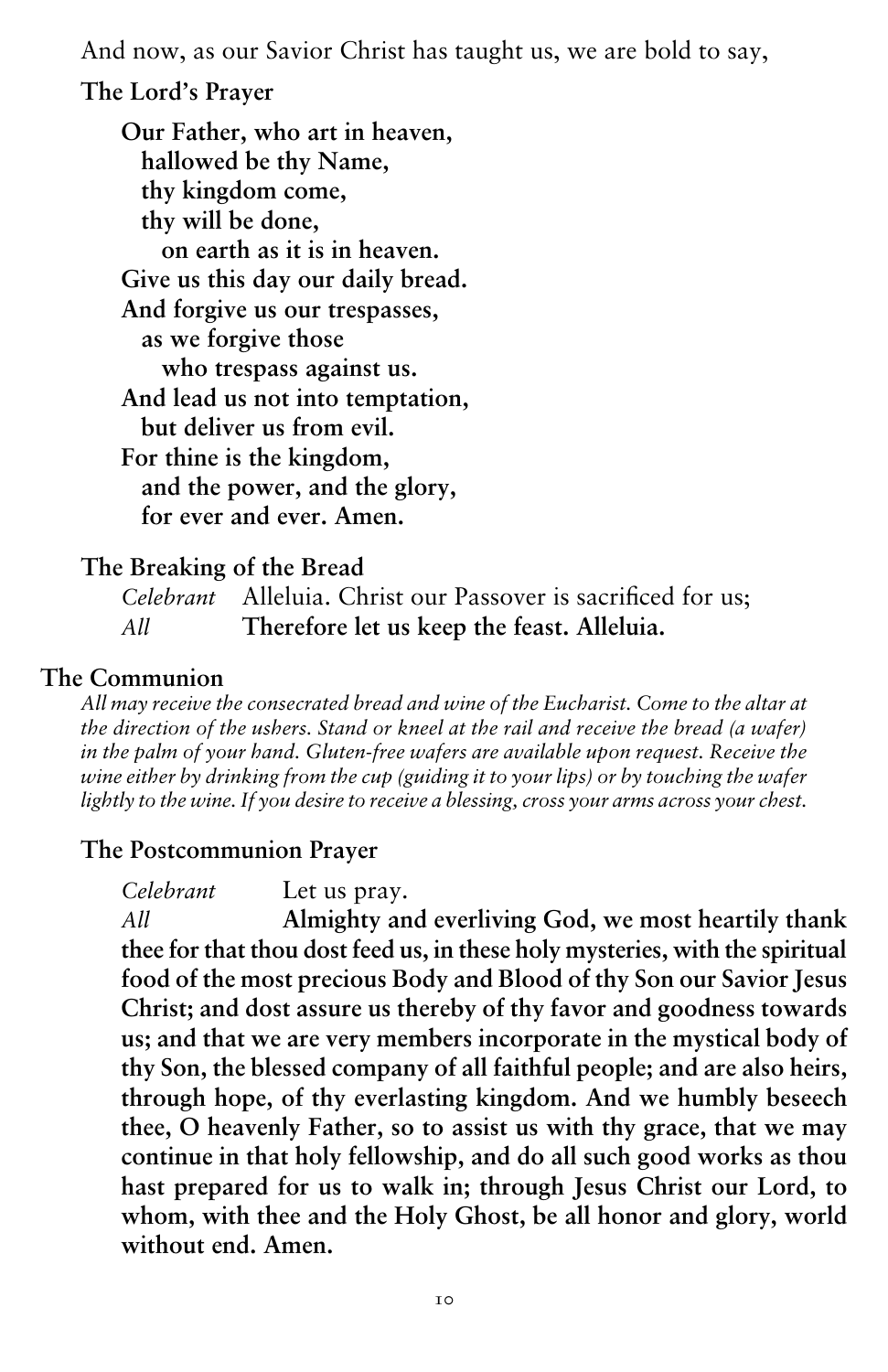#### **The Blessing**

# *Said in unison.*

**The Closing Hymn: 432** *words: Henry Williams Baker (1821-1877), alt.; based on Psalms 148 & 150*

**O praise ye the Lord! Praise him in the height; rejoice in his word, ye angels of light; ye heavens, adore him by whom ye were made, and worship before him, in brightness arrayed.**

**O praise ye the Lord! Praise him upon earth, in tuneful accord, all ye of new birth; praise him who hath brought you his grace from above, praise him who hath taught you to sing of his love.**

**O praise ye the Lord! All things that give sound; each jubilant chord re-echo around; loud organs, his glory forth tell in deep tone, and sweet harp, the story of what he hath done.**

**O praise ye the Lord! Thanksgiving and song to him be outpoured all ages along! For love in creation, for heaven restored, for grace of salvation, O praise ye the Lord!**

#### **The Dismissal**

*Deacon* Go in peace to love and serve the Lord. *All* **Thanks be to God.** 

#### **A A A**

#### **THE CATHEDRAL OF ST. PHILIP**

The Very Reverend Samuel G. Candler, *Dean* Dale Adelmann, Ph.D., *Canon for Music*  The Reverend Lauren R. Holder, *Canon for Community and Education* The Reverend George M. Maxwell, Jr., *Vicar* The Reverend Julia B. Mitchener, *Canon for Mission* The Reverend Catherine Zappa, *Canon for Liturgy and Pastoral Care* The Reverend Deacon Juan Sandoval, *Deacon for Hispanic Ministries* The Reverend Theophus "Thee" Smith, Ph.D., *Priest Associate* Mr. Ward Bondurant, *Senior Warden* Mr. Samuel T. Wilmoth, *Junior Warden* 2744 Peachtree Road, NW ∙ Atlanta, GA ∙ 30305-2920 ∙ (404) 365-1000

#### **www.cathedralATL.org**

#### **XXXX**

**TT**